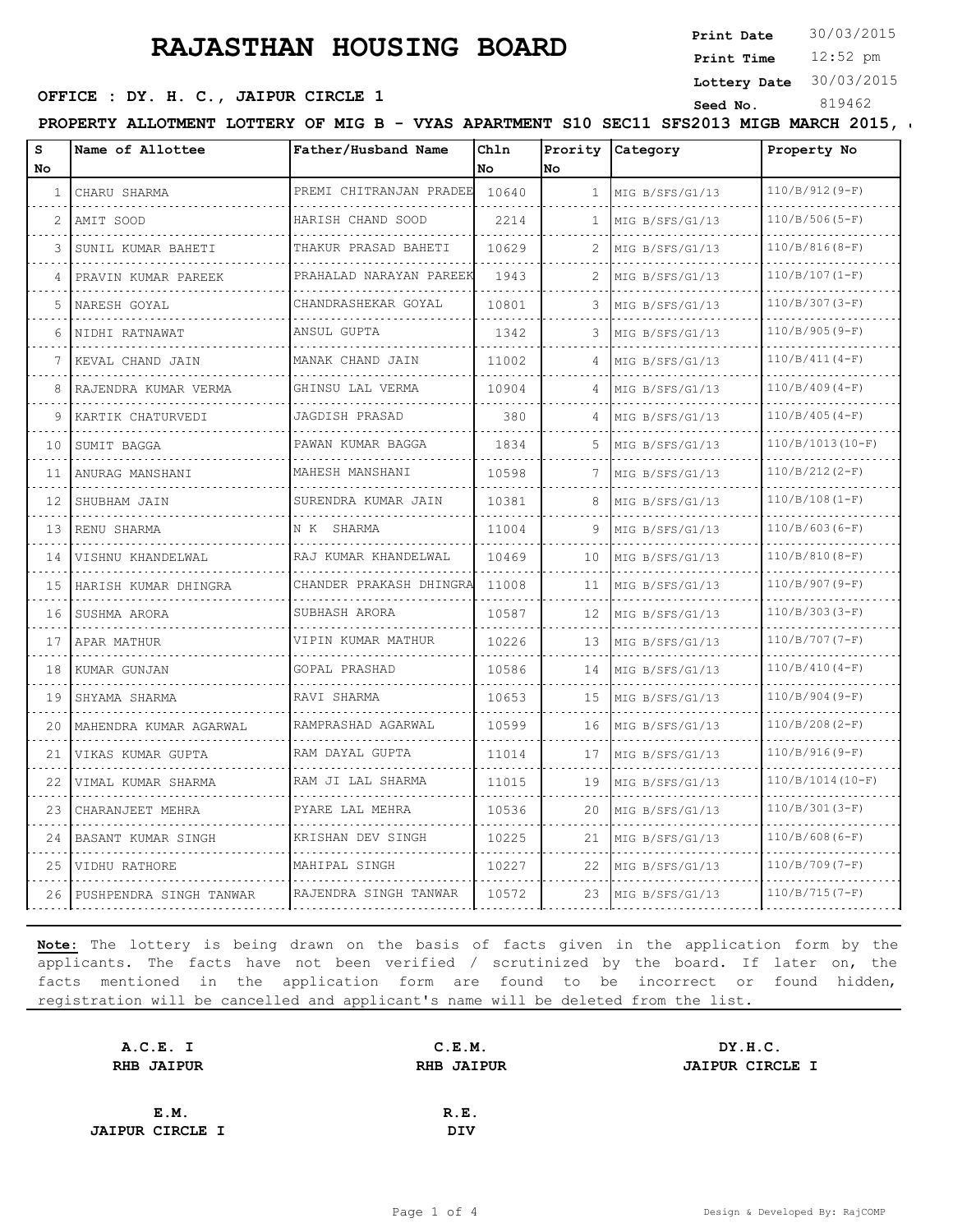**Print Date**  $30/03/2015$ 

12:52 pm **Print Time**

**Lottery Date** 30/03/2015

#### OFFICE : DY. H. C., JAIPUR CIRCLE 1 Seed No.

PROPERTY ALLOTMENT LOTTERY OF MIG B - VYAS APARTMENT S10 SEC11 SFS2013 MIGB MARCH 2015,

| s<br>No | Name of Allottee      | Father/Husband Name        | Chln<br>l No | Prority<br>No. | Category             | Property No      |
|---------|-----------------------|----------------------------|--------------|----------------|----------------------|------------------|
| 27      | RAM DHAN MEENA        | JHEETA LAL MEENA           | 10236        | 24             | MIG B/SFS/G1/13      | $110/B/210(2-F)$ |
| 28      | SUSHMA CHOPRA         | BALDEV RAJ CHOPRA          | 10242        | 1              | MIG B/SFS/G1/13      | $110/B/711(7-F)$ |
| 29      | AMAR CHAND KATARA     | PRAKASH CHAND KATARA       | 1490         | 1              | MIG B/SFS/G1/13      | $110/B/806(B-F)$ |
| 30      | BIRDHICHAND KACHHI    | KISHAN LAL JI              | 10557        | 2              | MIG B/SFS/G1/13      | $110/B/614(6-F)$ |
| 31      | KHEM CHAND GUPTA      | .<br><b>DWARIKA PRASAD</b> | 1653         | 3              | MIG B/SFS/G1/13      | $110/B/416(4-F)$ |
| 32      | NALINI SHARMA         | RAJENDRA NATH SHARMA       | 10256        | 4              | MIG B/SFS/G1/13      | $110/B/211(2-F)$ |
| 33      | OM PRAKASH PARATA     | KESARI LAL                 | 1150         |                | MIG B/SFS/G1/13      | $110/B/601(6-F)$ |
| 34      | RAM PRASHAD PUROHIT   | LIKHMI CHAND PUROHIT       | 11007        | 5.             | MIG B/SFS/G1/13      | $110/B/610(6-F)$ |
| 35      | MANOHAR SINGH RATHORE | HEM SINGH RATHORE          | 10512        | 6              | MIG B/SFS/G1/13      | $110/B/304(3-F)$ |
| 36      | CHANDRA PRAKASH VYAS  | JATASHANKAR SHARMA         | 10554        | 7              | MIG B/SFS/G1/13      | $110/B/413(4-F)$ |
| 37      | MAMTA CHOUDHARY       | RATAN LAL CHOUDHARY<br>.   | 10499        | 10             | MIG B/SFS/G1/13      | $110/B/412(4-F)$ |
| 38      | NARESH KHANDELWAL     | JAGDISH CHANDRA            | 10551        | 12             | MIG B/SFS/G1/13      | $110/B/408(4-F)$ |
| 39      | SUSHILA DEVI          | GIRRAJ PRASAD SHARMA       | 2297         | 1              | MIG B/SFS/G2/13<br>. | $110/B/111(I-F)$ |
| 40      | VIVEK KUMAR JHA       | MIHIR KUMAR JHA            | 10514        |                | MIG B/SFS/G2/13      | $110/B/309(3-F)$ |
| 41      | SUSHIL GOYAL          | SATYA NARAYAN AGARWAL      | 10901        | 2              | MIG B/SFS/G2/13      | $110/B/804(B-F)$ |
| 42      | ANKUR YADAV           | DILIP SINGH YADAV          | 10725        | 3              | MIG B/SFS/G2/13      | $110/B/305(3-F)$ |
| 43      | NEELAM YADAV          | RAJESH KUMAR               | 11010        |                | MIG B/SFS/G2/13      | $110/B/404(4-F)$ |
| 44      | SAURABH AGARWAL       | SATISH CHANDRA JI          | 10524        | 6              | MIG B/SFS/G2/13      | $110/B/803(B-F)$ |
| 45      | APOORV MATHUR         | VIMAL MATHUR               | 1649         | 6              | MIG B/SFS/G2/13      | $110/B/507(S-F)$ |
| 46      | GEETA SHARMA          | SARWAN LAL SHARMA          | 310          |                | MIG B/SFS/G2/13      | $110/B/607(6-F)$ |
| 47      | RAJKUMAR SHRIMAL      | ASTOOR CHAND               | 10525        | 8              | MIG B/SFS/G2/13      | $110/B/316(3-F)$ |
| 48      | GANGA RAM VYAS        | LADHU RAM VYAS             | 504          | 8              | MIG B/SFS/G2/13      | $110/B/207(2-F)$ |
| 49      | AMIT TRIVEDI          | HARI BALLABH KISHORE       | 10498        | 9              | MIG B/SFS/G2/13      | $110/B/609(6-F)$ |
| 50      | ANAND VYAS            | M C VYAS                   | 1687         | 9              | MIG B/SFS/G2/13      | $110/B/313(3-F)$ |
| 51      | RAJENDRA KUMAR GOYAL  | MANMOHAN LAL GOYAL         | 2162         | 10             | MIG B/SFS/G2/13      | $110/B/903(9-F)$ |
| 52      | KHUSHBOO JAIN         | OJASH SETHI                | 2356         | 11             | MIG B/SFS/G2/13      | $110/B/510(5-F)$ |

| A.C.E. I               | C.E.M.            | DY.H.C.                |
|------------------------|-------------------|------------------------|
| <b>RHB JAIPUR</b>      | <b>RHB JAIPUR</b> | <b>JAIPUR CIRCLE I</b> |
|                        |                   |                        |
| E.M.                   | R.E.              |                        |
| <b>JAIPUR CIRCLE I</b> | DIV               |                        |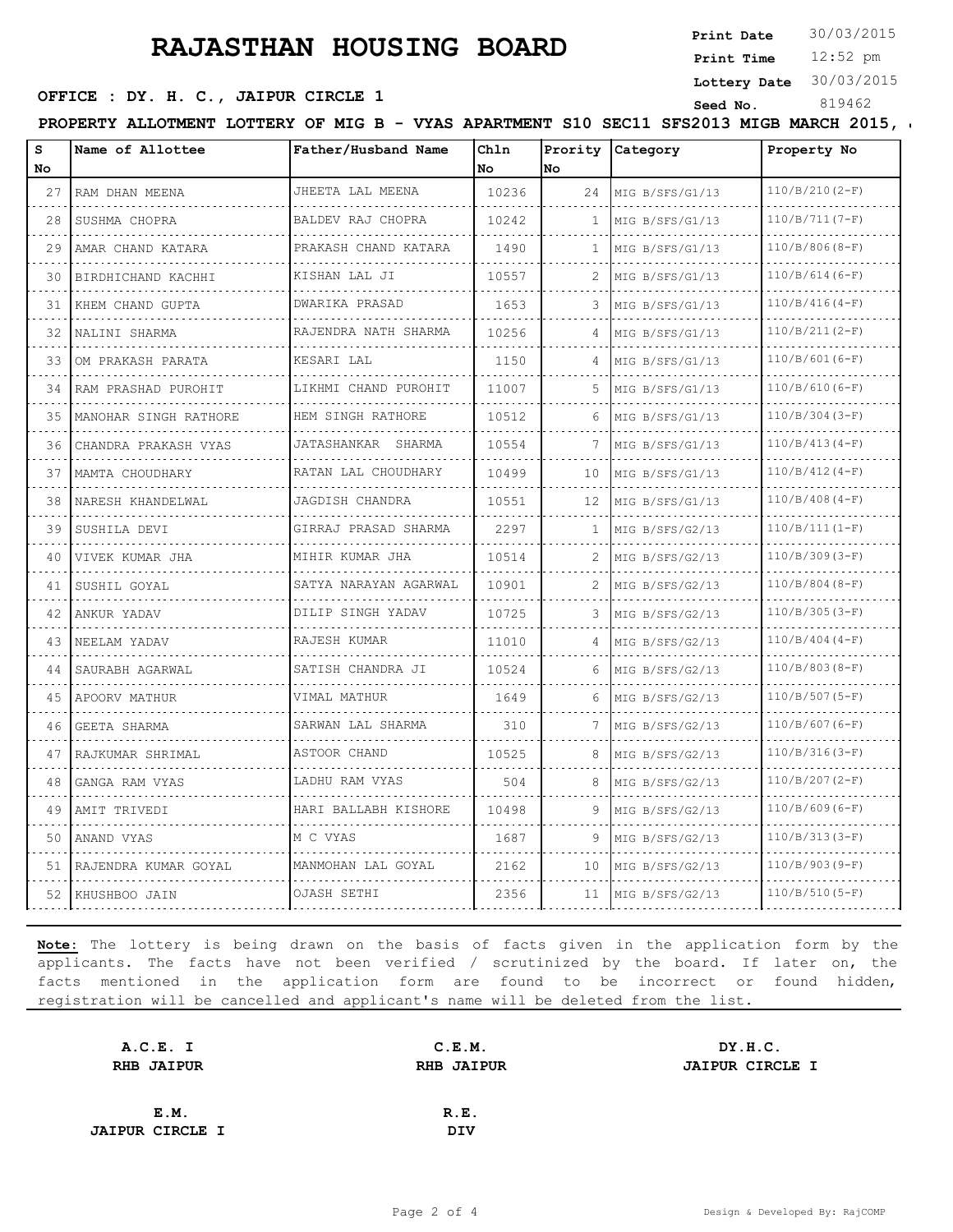**Print Date**  $30/03/2015$ 

12:52 pm **Print Time**

**Lottery Date** 30/03/2015

### **SEED OFFICE : DY. H. C., JAIPUR CIRCLE 1** Seed No. 819462

PROPERTY ALLOTMENT LOTTERY OF MIG B - VYAS APARTMENT S10 SEC11 SFS2013 MIGB MARCH 2015,

| s<br>No. | Name of Allottee        | Father/Husband Name             | Chln<br>No | Prority<br>No | <b>Category</b> | Property No      |
|----------|-------------------------|---------------------------------|------------|---------------|-----------------|------------------|
| 53       | GHANSHYAM SHARMA        | KAILASH CHAND SHARMA            | 10145      | 13            | MIG B/SFS/G2/13 | $110/B/706(T-F)$ |
| 54       | HARSH SINGHVI           | PRATAP SINGH SINGHVI            | 10505      | 14            | MIG B/SFS/G2/13 | $110/B/514(5-F)$ |
| 55       | PRAVEEN MAHESHWARI      | SHISHUPAL MAHESHWARI            | 10223      | 19            | MIG B/SFS/G2/13 | $110/B/105(I-F)$ |
| 56       | DEVKI NANDAN SHARMA     | HARI CHAND SHARMA               | 10470      | 21            | MIG B/SFS/G2/13 | $110/B/512(5-F)$ |
| 57       | VARUN GUPTA             | MOHAN LAL GUPTA                 | 11006      | 24            | MIG B/SFS/G2/13 | $110/B/213(2-F)$ |
| 58       | .<br>AAKASH MAHESHWARI  | MAHESHWARI<br>∩<br>$\mathbb{P}$ | 10665      | 25            | MIG B/SFS/G2/13 | $110/B/509(5-F)$ |
| 59       | PUSHPA GAUR             | MATA DEEN SHARMA                | 10234      | 26            | MIG B/SFS/G2/13 | $110/B/515(5-F)$ |
| 60       | HARI KISHAN             | LAL SINGH                       | 10031      | 29            | MIG B/SFS/G2/13 | $110/B/113(I-F)$ |
| 61       | VINOD DORAYA            | BHOL CHAND DORAYA               | 10527      | 32            | MIG B/SFS/G2/13 | $110/B/110(I-F)$ |
| 62       | ANJANA GUPTA            | RAJENDRA KUMAR GUPTA            | 10207      | 33            | MIG B/SFS/G2/13 | $110/B/204(2-F)$ |
| 63       | RAMESH KUMAR MAHESHWARI | PURSHOTTAM DAS MAHESHWA         | 10112      | 34            | MIG B/SFS/G2/13 | $110/B/103(I-F)$ |
| 64       | VINEET SHARMA           | RAMESH CHAND SHARMA             | 10523      | 36            | MIG B/SFS/G2/13 | $110/B/615(6-F)$ |
| 65       | BEENA RANI KUMAWAT      | PAWAN KUMAR                     | 10528      | 37            | MIG B/SFS/G2/13 | $110/B/311(3-F)$ |
| 66       | RASHMIBALA JAIN         | AMEER CHAND JAIN                | 11013      | 38            | MIG B/SFS/G2/13 | $110/B/802(8-F)$ |
| 67       | SARLA GOYAL             | BABU LAL                        | 10410      | 39            | MIG B/SFS/G2/13 | $110/B/701(7-F)$ |
| 68       | PRATEEK CHAUDHARY       | YASHWANT SINGH                  | 10642      | 43            | MIG B/SFS/G2/13 | $110/B/815(8-F)$ |
| 69       | SATYA PRAKASH JAIN      | .<br>SAJJAN LAL JAIN            | 10092      | 45            | MIG B/SFS/G2/13 | $110/B/714(7-F)$ |
| 70       | MAMTA SHARMA            | RAJENDRA KUMAR SHARMA           | 10141      | 46            | MIG B/SFS/G2/13 | $110/B/807(B-F)$ |
| 71       | DINESH CHAND SHARMA     | MOHAN LAL SHARMA                | 10431      | 47            | MIG B/SFS/G2/13 | $110/B/115(I-F)$ |
| 72       | MAHESH KUMAR RATHI      | .<br>KESEV LAL RATHI            | 10113      | 49            | MIG B/SFS/G2/13 | $110/B/712(7-F)$ |
| 73       | NAMRITA JAIN            | PRAMOD KUMAR JAIN               | 10582      | 50            | MIG B/SFS/G2/13 | $110/B/503(S-F)$ |
| 74       | DEEPTIMAN BHOWMIK       | PANKAJ BIHARI                   | 10571      | 52            | MIG B/SFS/G2/13 | $110/B/205(2-F)$ |
| 75       | AKANKSHA BHARGAVE       | YATHIN GUPTA                    | 10418      | 53            | MIG B/SFS/G2/13 | $110/B/209(2-F)$ |
| 76       | LAV KISHORE BARMAN      | LATE SHRI PRABHAT KISHO         | 10644      | 54            | MIG B/SFS/G2/13 | $110/B/203(2-F)$ |
| 77       | SAROJ GUPTA             | RAMESH CHAND GUPTA              | 10106      | 55            | MIG B/SFS/G2/13 | $110/B/708(T-F)$ |
| 78       | DR, RUCHI VAID          | PRAKASH CHAND                   | 2303       | 1             | MIG B/SFS/G2/13 | $110/B/612(6-F)$ |

| A.C.E. I               | C.E.M.            | DY.H.C.                |
|------------------------|-------------------|------------------------|
| <b>RHB JAIPUR</b>      | <b>RHB JAIPUR</b> | <b>JAIPUR CIRCLE I</b> |
|                        |                   |                        |
| E.M.                   | R.E.              |                        |
| <b>JAIPUR CIRCLE I</b> | DIV               |                        |
|                        |                   |                        |